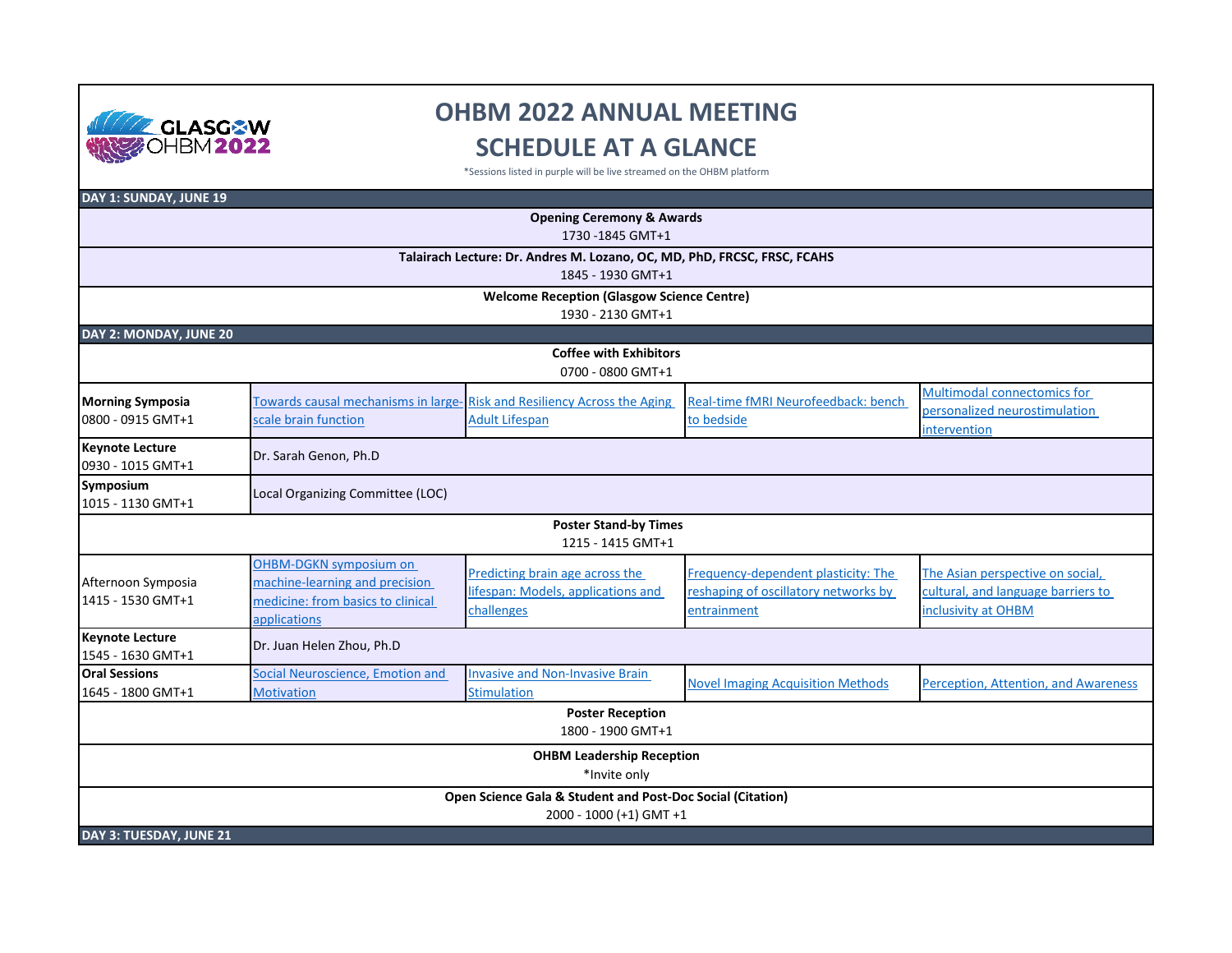| <b>Coffee with Exhibitors</b>                                                  |                                                                                |                                                                         |                                                          |                                                                 |  |  |  |  |
|--------------------------------------------------------------------------------|--------------------------------------------------------------------------------|-------------------------------------------------------------------------|----------------------------------------------------------|-----------------------------------------------------------------|--|--|--|--|
|                                                                                |                                                                                | 0700 - 0800 GMT+1                                                       |                                                          |                                                                 |  |  |  |  |
| <b>Morning Symposia</b>                                                        | The ups and downs of open science<br>perspectives from early-career and        | <b>Opportunities and Barriers to</b><br>Neuroimaging-based AI in Memory | What information code hippocampal                        | Novel insights into brain organization                          |  |  |  |  |
| 0800 - 0915 GMT+1                                                              | established researchers                                                        | <b>Clinics for Age-related Dementias</b>                                | neurons?                                                 | via graph signal processing                                     |  |  |  |  |
| <b>Keynote Lecture</b><br>0930 - 1015 GMT+1                                    | Dr. Ole Jensen, Ph.D                                                           |                                                                         |                                                          |                                                                 |  |  |  |  |
| <b>Awards</b><br>1015 - 1045 GMT+1                                             | Awards                                                                         |                                                                         |                                                          |                                                                 |  |  |  |  |
| <b>Oral Sessions</b>                                                           | Psychiatric neuroimaging: methods                                              | Learning and memory: how                                                | <b>Neuroinformatics and Data Sharing!</b>                | From the womb to wisdom                                         |  |  |  |  |
| 1100 - 1215 GMT+1                                                              | and applications                                                               | experience changes the brain                                            |                                                          |                                                                 |  |  |  |  |
| <b>Poster Stand-by Times</b><br>1300 - 1500 GMT                                |                                                                                |                                                                         |                                                          |                                                                 |  |  |  |  |
| Afternoon Symposia                                                             | <b>Re-Conceptualizing Neuropsychiatric</b>                                     | Charting brain variability in health                                    | Uncovering the neurobiological                           | Recent advances towards robust and                              |  |  |  |  |
| 1500 - 1615 GMT+1                                                              | <b>Diseases with Meta-Analytical Data</b><br><b>Mining</b>                     | and disease using normative models                                      | mechanisms of altered states of<br>consciousness         | reliable mapping of human cortical<br>connectivity with TMS-EEG |  |  |  |  |
| <b>Keynote Lecture</b><br>1630 - 1745 GMT+1                                    | Dr. Janaina Mourao-Miranda, Ph.D                                               |                                                                         |                                                          |                                                                 |  |  |  |  |
|                                                                                |                                                                                | <b>Poster Reception</b>                                                 |                                                          |                                                                 |  |  |  |  |
|                                                                                |                                                                                | 1745 - 1845 GMT+1                                                       |                                                          |                                                                 |  |  |  |  |
| DAY 4: WEDNESDAY, JUNE 22                                                      |                                                                                |                                                                         |                                                          |                                                                 |  |  |  |  |
|                                                                                |                                                                                | <b>Coffee with Exhibitors</b><br>0700 - 0800 GMT+1                      |                                                          |                                                                 |  |  |  |  |
|                                                                                |                                                                                | Non-invasive neuromodulation of                                         |                                                          | G-Ratio mapping as a tool for                                   |  |  |  |  |
| <b>Morning Symposia</b><br>0800 - 0915 GMT+1                                   | <b>Machine Learning in Neuroimaging:</b><br>from Application to Interpretation | deep brain structures to enhance                                        | Re-envisioning the Future of Academic<br><b>Training</b> | neuroscience research: potential and                            |  |  |  |  |
|                                                                                |                                                                                | cognitive functions                                                     |                                                          | current hurdles                                                 |  |  |  |  |
| <b>Keynote Lecture</b><br>0930 - 1015 GMT+1                                    | Dr. Andrew Zalesky, Ph.D                                                       |                                                                         |                                                          |                                                                 |  |  |  |  |
| <b>Oral Sessions</b><br>1030 - 1145 GMT+1                                      | <b>Connectivity in Health and Disease</b>                                      | <b>Disorders of the Mature Nervous</b><br><b>System</b>                 | <b>Modeling and Analysis "Activation"</b>                | Neuroanatomy and Physiology                                     |  |  |  |  |
| <b>Poster Stand-by Time &amp; Software Demonstrations</b><br>1245 - 1445 GMT+1 |                                                                                |                                                                         |                                                          |                                                                 |  |  |  |  |
| Afternoon Symposia                                                             | <b>Towards Lifespan Brain Charts of</b>                                        | Initiatives neuroscientists can take to                                 | What should we do with neuroimaging                      |                                                                 |  |  |  |  |
| 1445 - 1600 GMT+1                                                              | Normal Brain Growth, Aging, and<br><b>Neuropsychiatric Disease</b>             | tackle the climate crisis                                               | analytical flexibility?                                  | <b>Brain imaging in COVID-19</b>                                |  |  |  |  |
| <b>Keynote Lecture</b><br>1615 - 1700 GMT+1                                    | Dr. Anastasia Yendiki, Ph.D                                                    |                                                                         |                                                          |                                                                 |  |  |  |  |
| <b>Poster Reception</b><br>1700 - 1800 GMT+1                                   |                                                                                |                                                                         |                                                          |                                                                 |  |  |  |  |
| <b>Club Night (Platform)</b>                                                   |                                                                                |                                                                         |                                                          |                                                                 |  |  |  |  |
| 2100 - 1000 (+1) GMT+1                                                         |                                                                                |                                                                         |                                                          |                                                                 |  |  |  |  |